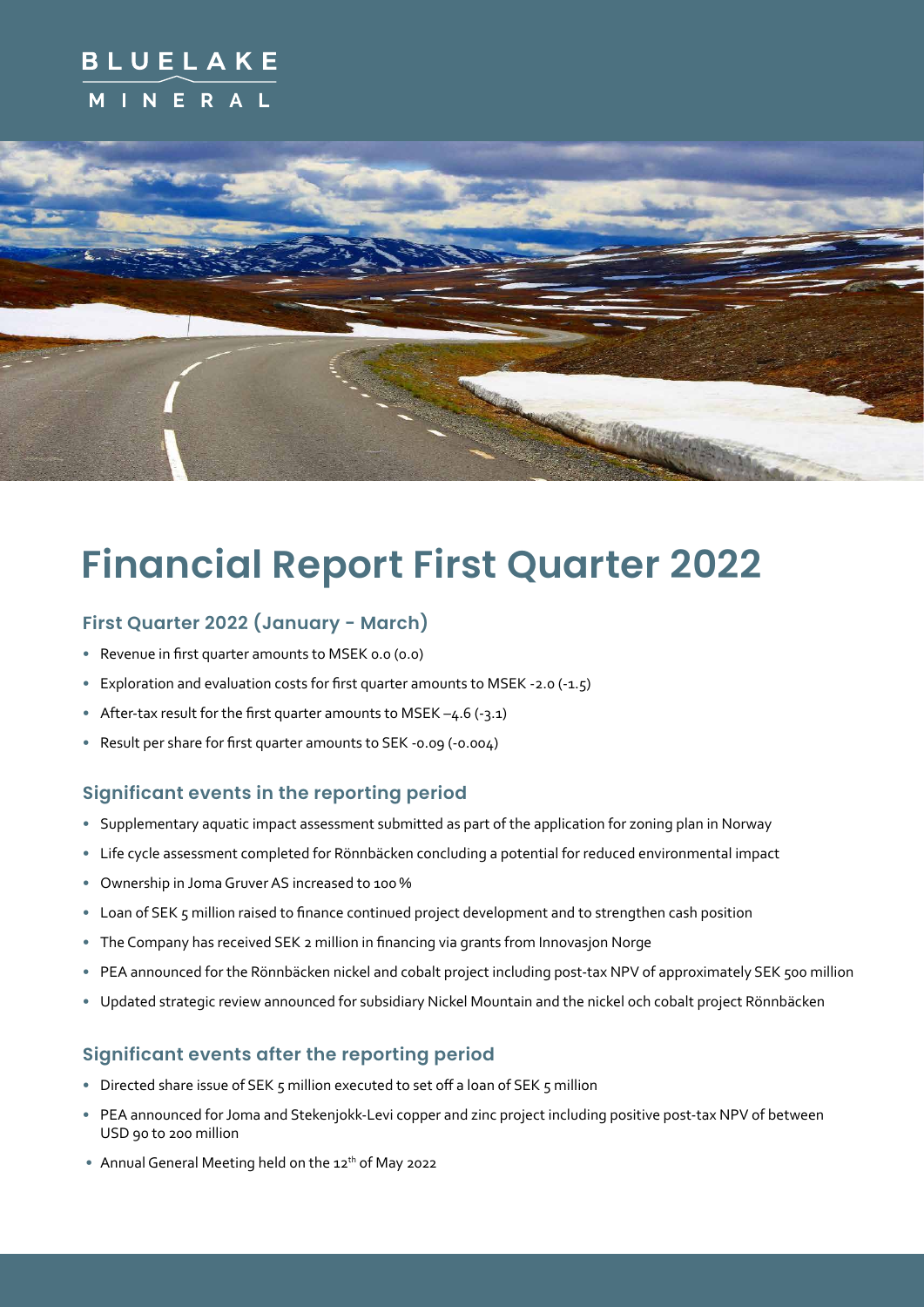# **Operations**

### **Bluelake Mineral in short**

Bluelake Mineral AB (publ) (the "Company" or "Bluelake Mineral") is a Swedish company active in exploration and development of minerals and raw materials in the Nordic countries and Russia.

*Copper and zinc in Sweden and Norway:* The Company owns about 99 % of the subsidiary Vilhelmina Mineral AB ("Vilhelmina Mineral"), which is an exploration and mining development company focusing on the development of copper and zinc deposits in the Nordic region. In Sweden, the Company holds the Stekenjokk-Levi project in Västerbotten, where a total of approximately 7 million tonnes of ore was mined between 1976 and 1988 with an average content of 1.5 % Cu and 3.5 % Zn. According to a recent mineral resource calculation by SRK Consulting, Stekenjokk-Levi contains assumed mineral resources of approximately 6.7 million tonnes with 0.9 % Cu, 2.7 % Zn, 0.6 % Pb, 55 Ag g / t and 0, 2 g / h Au for Stekenjokk and assumed mineral resources of 5.1 million tonnes with 1 % Cu, 1.5 % Zn, 0.1 % Pb, 22 Ag g / h and 0.2 g / h Au for Levi (at cut-off of 60 USD / ton). In Norway, the Company, via the subsidiary Joma Gruver AS ("Joma Gruver") is the holder of the Jomafältet project located in Trøndelag, where approximately 11.5 million tonnes of ore were mined between 1972 and 1998 with an average content of 1.5 % Cu and 1.5 % Zn. The Joma field (excluding Gjersvik) contains, according to a recent mineral estimate by SRK Consulting, indicated mineral resources of 6 million tonnes with concentrations amounting to 1.00 % Cu and 1.66 % Zn and assumed mineral resources of 1.2 million tonnes with concentrations of 1, 2 % Cu and 0.7 % Zn (at a cut-off of USD 50 / tonne). Vilhelmina Mineral has applied for a processing concession for Stekenjokk-Levi. Via Joma Gruver, a "right of extraction" (the first step in the Norwegian equivalent of a processing concession) or exploration permit has been held since 2017. In addition to the main projects, there are a number of smaller satellite projects in the form of Swedish Jormlien and Ankarvattnet as well as Norwegian Gjersvik. The business is organized in the Swedish subsidiary Vilhelmina Mineral and in the wholly owned Norwegian subsidiary Joma Gruver.

*Nickel in Sweden:* The subsidiary Nickel Mountain AB ("Nickel Mountain") holds the nickel project Rönnbäcken, which according to a preliminary economic assessment from 2011 and an amendment in 2012 by the consulting company SRK comprises a mineral resource of 668 million tons with a content of 0.176 % nickel ("measured and indicated"). In these studies, SRK envisions a production of 26,000 tons of high-grade nickel concentrate per year for 20 years, which would be a significant proportion of Sweden's total annual use of nickel and constitute a strategic value. Nickel Mountain also holds the Orrbäcken project, which consists of an exploration license that is considered to have potential as a nickel deposit.

*Gold in Sweden and Finland:* via the Finnish subsidiary Palmex Mining OY, the Company holds the gold project Haveri which is located in the Tampere gold belt in southwestern Finland. Gold mining was carried out in Haveri between 1942 to 1962 when 1.5 million tons were mined with grades of 3.5 g /t gold and 0.5 % copper. Extensive exploration has been carried out since the mine closed, including 126 diamond boreholes and 30,000 meters of drilling. Palmex Mining Oy was previously owned by Palmex Mining AB ("Palmex Mineral"). In 2014, Palmex Mineral conducted a Preliminary Economic Assessment (PEA) via the consulting company SRK Consulting. This report estimates 1.56 million ounces of historically inferred mineral resource in gold equivalents with a grade of 0.93 g / t gold. The company also owns the Kattisavan gold project in Sweden. Kattisavan is located within the so-called gold line, close to projects such as Svartliden and Fäboliden and Barsele.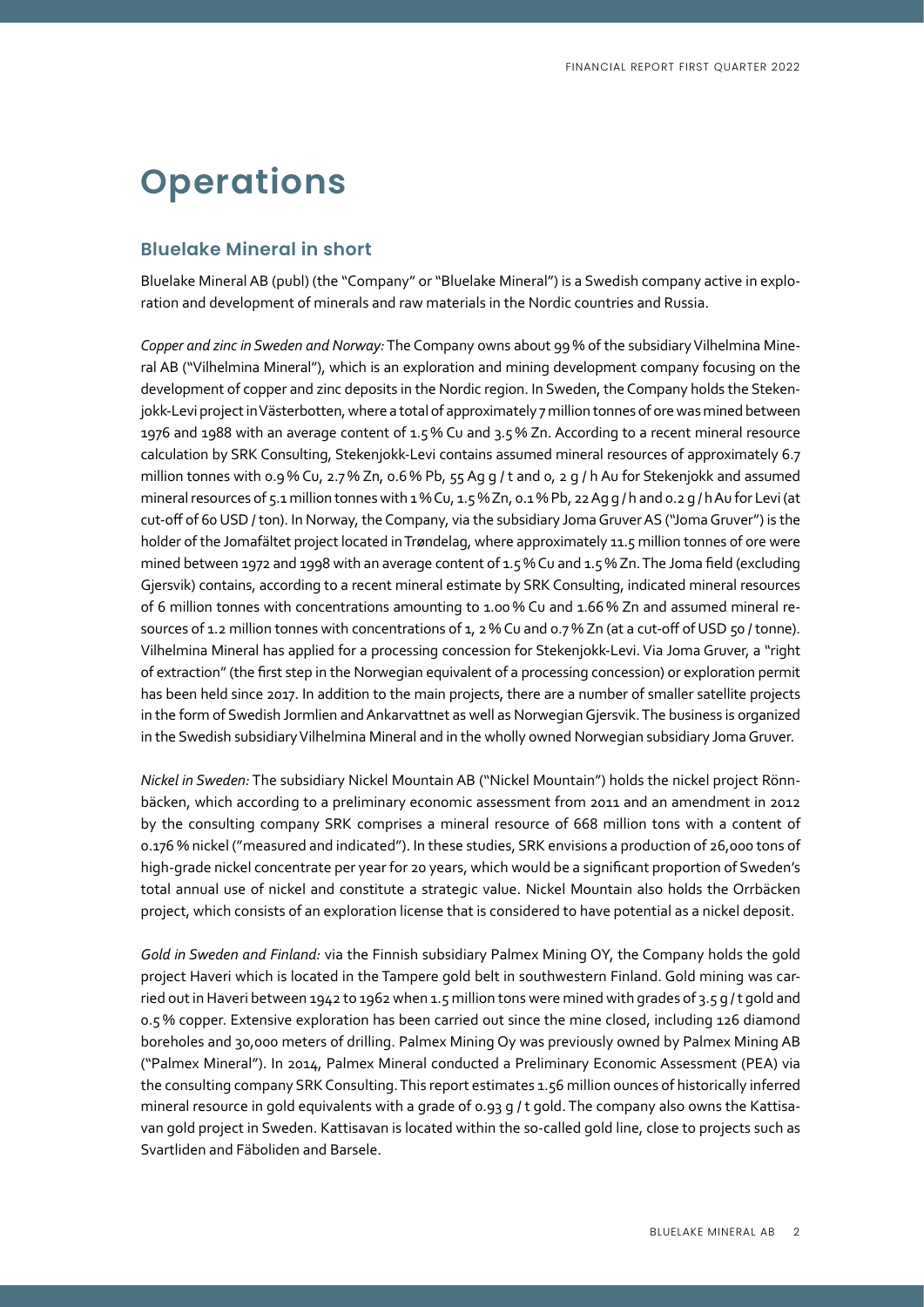### **Development of operations during reporting period**

#### **Supplementary aquatic impact assessment submitted as part of the application for zoning plan in Norway**

After the end of the reporting period, the Company, through its Norwegian subsidiary Joma Gruver AS ("Joma Gruver"), submitted a supplementary aquatic impact assessment related to planned mining operations at Jomagruvan in Røyrvik Municipality, Norway (the "Investigation"). As previously announced, Joma Gruver has, as part of the permitting process in Norway, hired the technology and environmental consultant Multiconsult Norge AS ("Multiconsult") to carry out the so-called planning process, impact assessment and zoning plan for Jomagruvan. The municipality of Røyrvik decided in November 2021 to send out Joma Gruver's proposal for zoning plan for the Jomagruvan out for consultation. The consultation period for the responding parties was set to the beginning of March 2022. The decision also meant that Joma Gruver was requested to submit the supplementary aquatic impact assessment report. The main conclusion of this impact assessment is that planned new mining operations will not lead to a deterioration of the ecological and chemical condition of the water bodies and that planned mining operations are not considered to prevent the environmental objectives of the water regulations from being achieved. The impact assessment has been prepared within the set schedule of eight weeks and is not expected to have a negative effect on the consultation period.

#### **Life Cycle Assessment completed for Rönnbäcken concluding a potential for reduced environmental impact**

After the end of the reporting period, the Company, via its Swedish subsidiary Nickel Mountain AB ("Nickel Mountain") and the consultant Minviro Ltd ("Minviro"), carried out a so-called life cycle analysis ("Life Cycle Assessment" or "LCA") including analysis of carbon footprints and other environmental impacts from Nickel Mountain's nickel project Rönnbäcken in Sweden (the "Project"). Minviro analysis has aimed to be able to quantitatively assess for the project the global warming potential ("GWP") associated with the proposed mining operations. The main objective of the LCA was to highlight the most important sources of greenhouse gas emissions, mainly carbon dioxide ("CO2"), to develop a strategy to reduce the carbon footprint of the Project. In summary, LCA shows a promising potential for reducing the carbon footprint of the planned mining operations by new technology, natural sequestration of carbon dioxide in landfilled residual waste and through other measures. The results of LCA showed in the Basic Scenario an expected GWP of 10.0 kg CO2 eq. per kg of nickel in concentrate. This is divided into three main areas: 3.8 kg from mining, 6.4 kg from processing and a reduction of -0.2 kg from carbon sequestration. In an electrification scenario, GWP was reduced by 25% to 7.5 kg CO2 eq. per kg of nickel in concentrate only through the reduction of emissions from diesel. In addition to diesel and electricity, the main contributors to GWP were from reagents (such as collectors and atomizers) used in the flotation process through scope 3 emissions. The extent of scope 2 emissions related to energy consumption is considered to be relatively low due to the high proportion of the grid that is supplied by renewable energy sources such as hydropower and wind power..

#### **Ownership in Joma Gruver AS increased to 100 %**

After the end of the reporting period, the Company has, via its wholly owned subsidiary Vilhelmina Mineral AB ("Vilhelmina Mineral"), increased its ownership in the Norwegian subsidiary Joma Gruver AS ("Joma Gruver") from 75 % to 100 %. Increased ownership has taken place partly through subscription of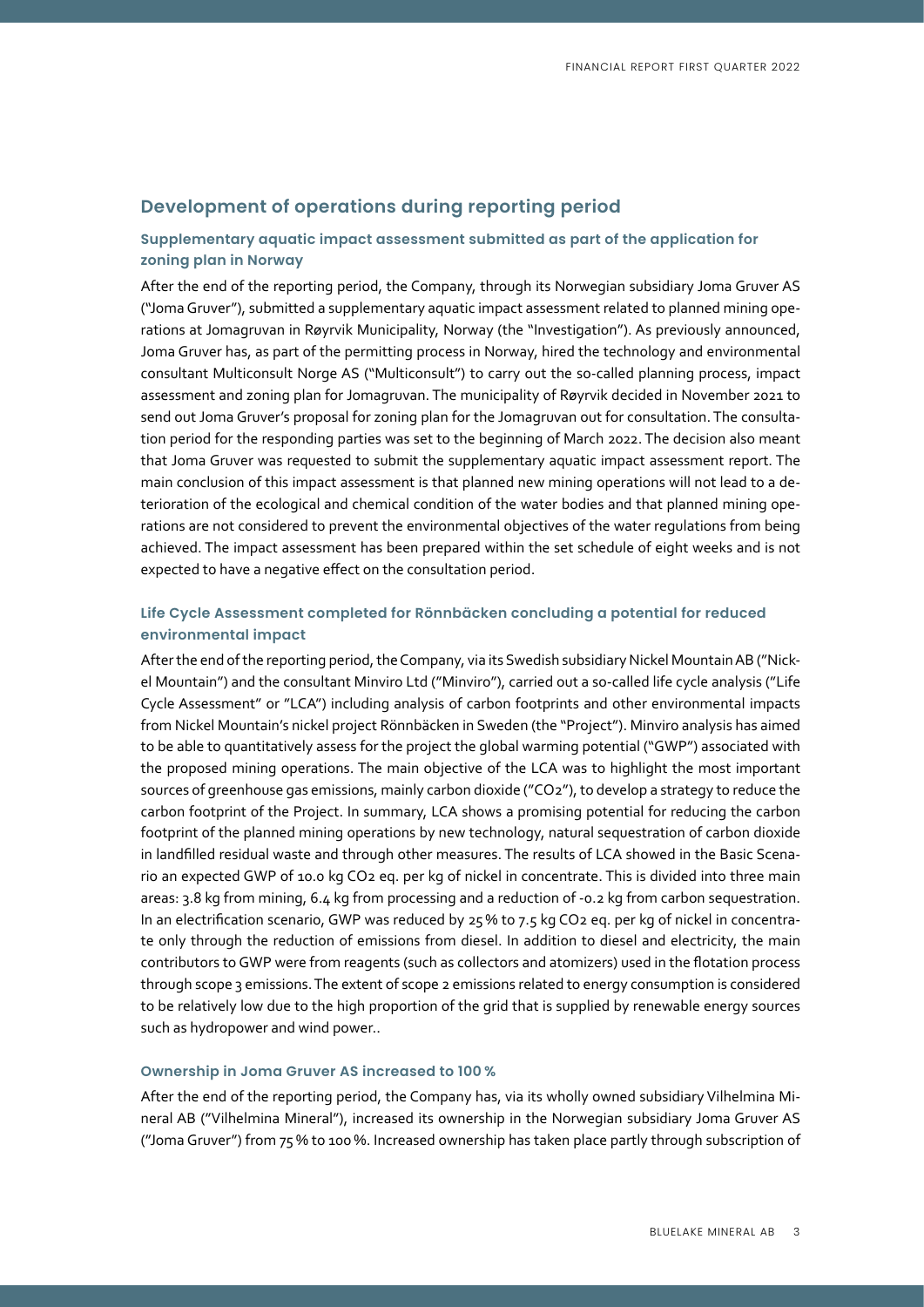shares with the support of previously issued warrants and through acquisition of shares from the regional development company Joma Næringspark AS ("Joma Næringspark"), which until now was a partner in Joma Gruver together with Vilhelmina Mineral. Subscription and acquisition of shares in Joma Gruver as above did not affect cash and cash equivalents in the Bluelake Mineral Group as Vilhelmina Mineral had receivables from Joma Gruver which, after repayment, were used in the acquisition and subscription of shares in Joma Gruver.

The Extraordinary General Meeting of Joma Gruver decided on August 14, 2017 to issue 2,000 free warrants (the "Warrants"), entailing a right for Vilhelmina Mineral to call for subscription of 2,000 shares in Joma Gruver at a subscription price no later than April 19, 2022. 1,250 NOK / share. The Warrants were subscribed for on the same day by Vilhelmina Mineral. A condition for invoking a share subscription with the support of the Warrants is that Vilhelmina Mineral has previously subscribed and paid for an additional 666 and 2000 shares in Joma Gruver with the support of previously issued warrants, which also took place in 2018 and 2020. Vilhelmina Mineral has, with the support of the Warrants, called for subscription of 2,000 shares in Joma Gruver to a total value of NOK 2,500,000 (the "Share Subscription"). The share subscription must be registered with the Norwegian Register of Business Enterprises. In addition, in accordance with the shareholders 'agreement from 2017 (the "Shareholders' Agreement") with Joma Næringspark, and as a result of the Share Subscription, Vilhelmina Mineral has acquired Joma Næringspark's remaining 1,000 shares in Joma Gruver for a total purchase price of NOK 30,000 (the "Acquisition") which corresponds to the nominal value of the shares. The favorable price for these shares is stipulated in the Shareholders' Agreement and is based on Vilhelmina Mineral fulfilling all other conditions according to this agreement. The Share Subscription and the Acquisition means that Vilhelmina Mineral is the sole owner of all shares in Joma Gruver and thus increased its shareholding in Joma Gruver from 75 percent to 100 percent.

#### **Loan of SEK 5 million raised to finance continued project development and to strengthen cash position**

After the end of the reporting period, the Company has agreed to raise a loan of SEK 5 million (the "Loan") from private investors. The purpose of the Loan is partly to finance the Company's and its subsidiaries' continued project development, and partly to strengthen the Company's cash position. The loan runs until 17 December 2022. The loan has a 5 percent set-up fee and a monthly interest rate of 1.3 percent, whereby accrued interest at the end of the month shall not be capitalized and thus not become interest-bearing in itself. The lenders have the right to, at any time during the loan period, but not earlier than 45 days after the date of the loan agreement, provided the Board's decision on a new issue of shares with the support of authorization from the Annual General Meeting or provided subsequent approval of such new issue, demand that all or parts of the Loan be set off against newly issued shares in the Company of at least SEK 1 million at a time. The subscription price for the shares shall correspond to 90 percent of the volume-weighted average price for the Company's share according to NGM Nordic SME's official price list during a continuous period of five (5) trading days during the last fifteen (15) trading days.

#### **Feasibility study for the Rönnbäcken nickel and cobalt project completed with a positive net present value of approximately USD 500 million**

During the reporting period, the results of a preliminary economic assessment ("PEA") conducted by the consulting firm SRK Consulting ("SRK") for the 100% owned Rönnbäcken nickel and cobalt project ("Rönnbäcken" or the "Project") in Västerbotten, Sweden, were published. The PEA contains an updated mineral resource statement and economic assessment for a planned mining operation with 30 million tonnes of annual production over a 20-year period with nickel, cobalt and iron production. The Mineral Resource Statement includes 600 million tonnes ("Mt") of Measured and Indicated Mineral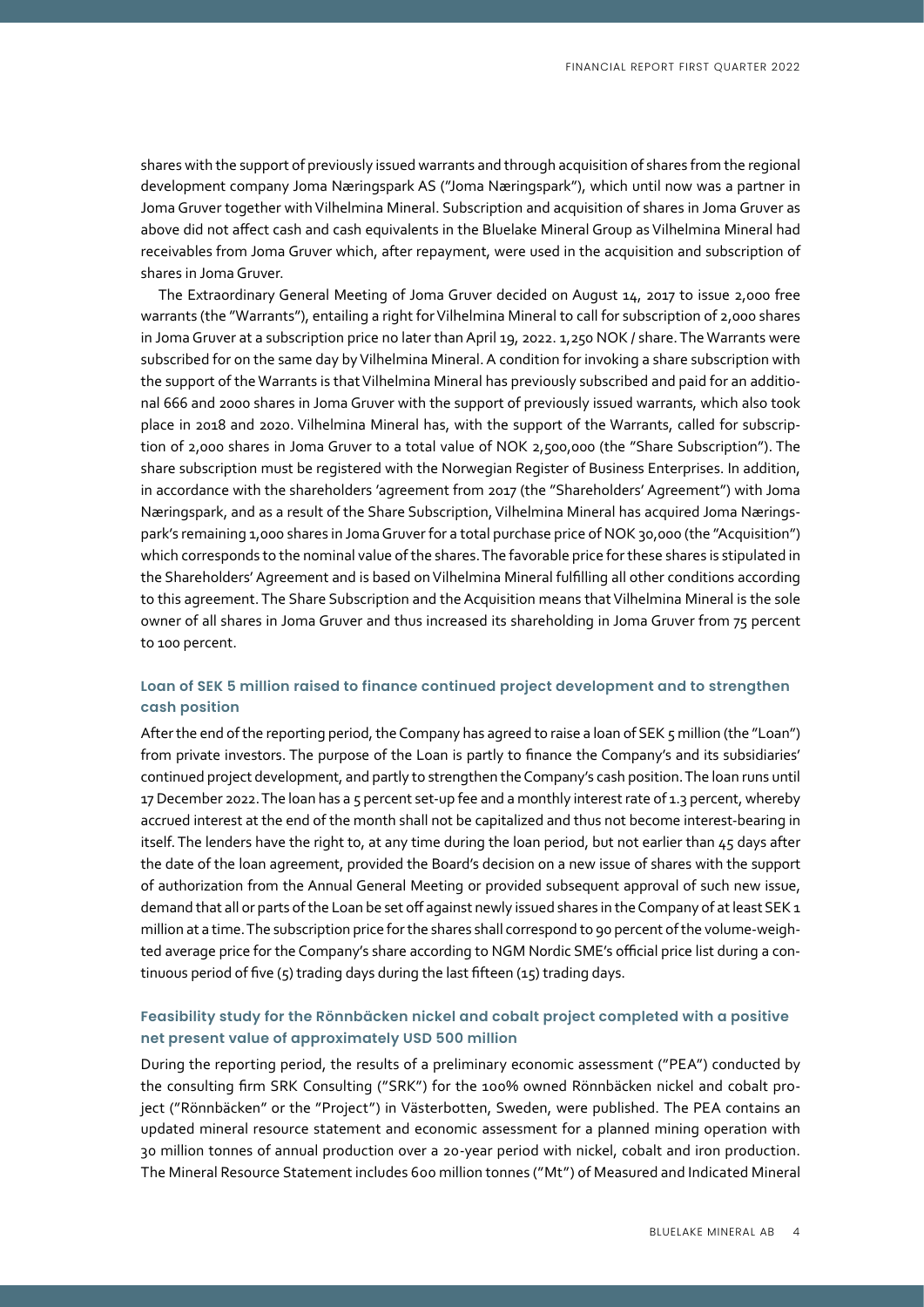Resources at 0.18 % nickel (total), including 0.10 % nickel (sulphide), 0.003 % cobalt (sulphide) and 5.7 % iron (total) and 20 Mt of Assumed Mineral Resources reported with classification at 0.18 % nickel (total), 0.11% nickel (sulphide), 0.005 % cobalt (sulphide) and 5.2 % iron (total). According to the study, the mine life is estimated at about 20 years with an average annual metal production of about 23,000 tonnes of nickel, 660 tonnes of cobalt and 1.5 million tonnes of iron. At metal sales prices of USD 22 046/t nickel (USD 10/lb), USD 44 092/t cobalt (USD 20/lb) and USD 75/t iron (USD 1.13/dmtu), the present value of the project at an 8 % discount rate is estimated to be about USD 500 million.

#### **Update on the strategic review of the Nickel Mountain subsidiary and the Rönnbäcken nickel and cobalt project**

During the reporting period, as a first step in the strategic review of Nickel Mountain and the Rönnbäcken Nickel and Cobalt Project ("Rönnbäcken" or "Rönnbäcken Project"), a Preliminary Economic Assessment ("PEA") was completed by the consulting firm SRK Consulting ("SRK") which demonstrates significant financial and strategic value in the Rönnbäcken Project and supports further funding for the Environmental Permit application. As a basis for the environmental permit application, a Preliminary Feasibility Study ("PFS") and an Environmental Impact Assessment ("EIA") are required, for which a preliminary estimate of approximately SEK 100 million of funding is needed. The Company estimates that this financing can be provided directly to its subsidiary Nickel Mountain without issuing new shares in Bluelake Mineral.

The Rönnbäcken project consists of three large nickel-bearing ultramafic mineralisations within a radius of 10 km and may provide the basis for future mining. The recent viability study has been conducted in accordance with NI 43-101 (National Instruments is a Canadian standard for the disclosure of information relating to mineral projects and is internationally accepted). According to the viability study, the Rönnbäcken project contains mineral resources of 600 million tonnes of measured and indicated mineral resources grading 0.18 % nickel (total), including 0.10 % nickel (sulphide), 0,003 % cobalt (sulphide) and 5.7% iron (total), and 20 million tonnes of inferred mineral resources reported with classification of 0.18 % nickel (total), 0.11 % nickel (sulphide), 0.005 % cobalt (sulphide) and 5.2 % iron (total). Average annual metal production over the life of the mine is estimated at 23,000 tonnes of nickel, 660 tonnes of cobalt and 1.5 million tonnes of iron. The profitability study has used metal sales prices of USD 22 046/ ton nickel (USD 10/lb) and USD 44 092/ton cobalt (USD 20/lb). Using these prices, the after-tax economic value of the Rönnbäcken project at an 8% discount rate under different mining scenarios has been estimated at between USD 477 million and USD 547 million (at an exchange rate of SEK 9.65 per USD, this corresponds to a value of approximately SEK 4.6 - 5.3 billion). However, the Rönnbäcken project is strongly affected by price changes and, according to a sensitivity analysis, the value of the project at nickel prices of, for example, USD 30 000/tonne would increase to about USD 1,7 billion (at an exchange rate of SEK 9,65 per USD this corresponds to a value of about SEK 16 billion). With a possible annual production of 23 000 tonnes of high quality nickel concentrate per year for 20 years, Rönnbäcken represents an asset that can supply a significant part of Sweden's total annual nickel consumption, making the asset a strategic value. This makes Rönnbäcken one of the largest undeveloped nickel deposits in Europe. In 2010 and 2012 respectively, Nickel Mountain was granted three processing concessions for the Rönnbäcken project. Processing concessions are normally valid for 25 years.

Nickel prices have risen sharply over the past year, while there is an expectation of continued longterm regional and global demand growth driven by the electric vehicle market and nickel-based new battery technology. This means that the general and financial conditions for resuming mine planning activities at the Rönnbäcken project have improved significantly. The company also sees an increased demand for projects with strong ESG (Environmental Social Governance) including local supply chains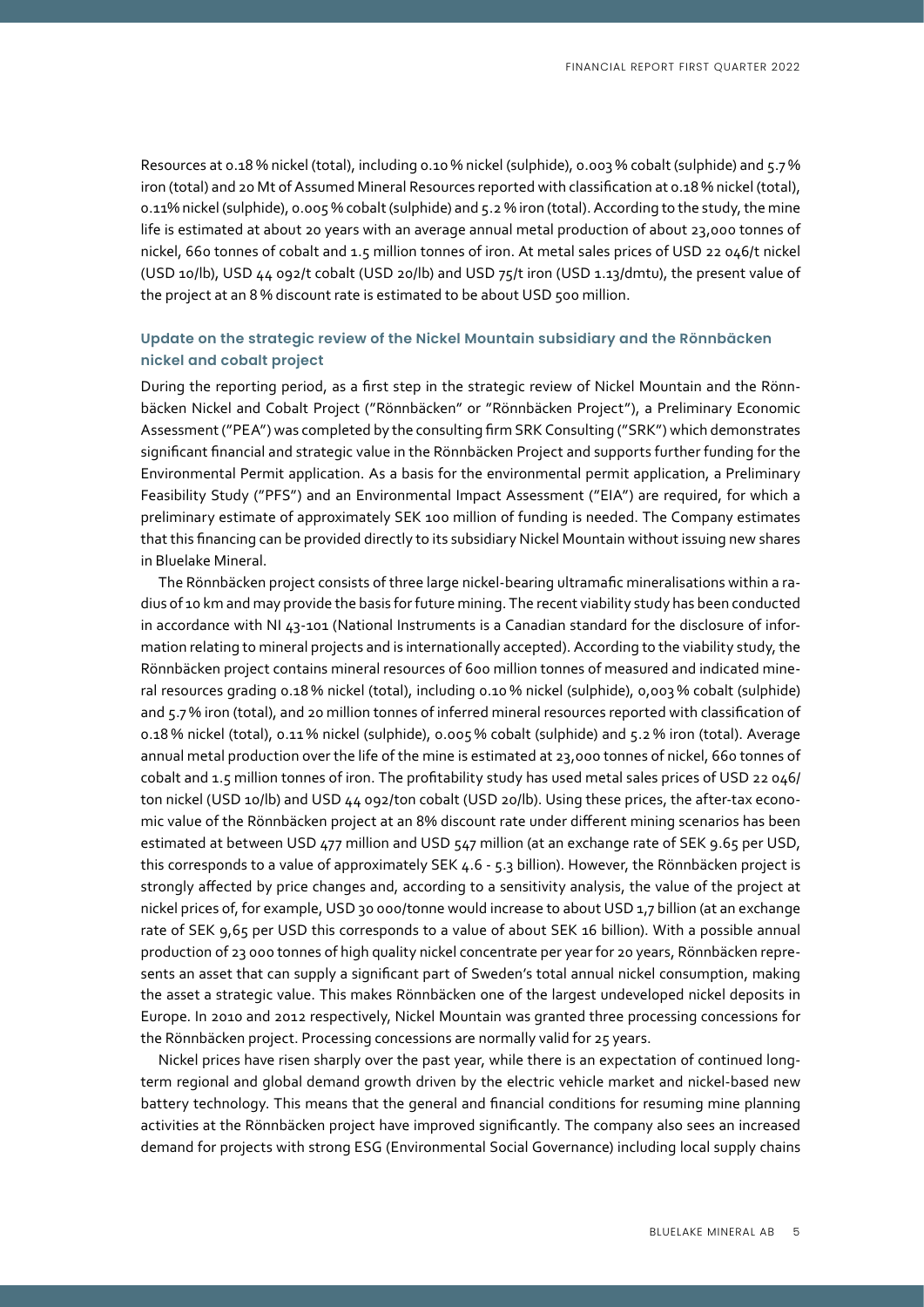to minimise geopolitical risk and environmental impact. Bluelake Mineral now intends to proceed with the next stage of its environmental permit application. For this application, a PFS and an EIA need to be completed. Costs for this are tentatively estimated at approximately SEK 100 million. The Company estimates that this funding can be done directly in the subsidiary Nickel Mountain. This step involves contact with potential investors to secure financing and dialogue with various stakeholders, including the municipality and authorities, landowners and residents, local and regional businesses, and the reindeer husbandry sector.

#### **Events after the end of the reporting period**

#### **Directed share issue of SEK 5 million completed and repayment of loan of SEK 5 million**

After the end of the reporting period, the Company has, with the authorisation of the Annual General Meeting of 26 May 2021, carried out a directed share issue to a group of private investors (the "Investors") of a maximum of 1 396 647 shares at a subscription price of SEK 3.58 per share, i.e. at a total value of approximately SEK 5 million (the "New Issue"). The new issue may increase the share capital by a maximum of SEK 139,664.70 through the issue of a maximum of 1,396,647 shares. Subscription for shares will be made on a separate subscription list no later than 14 April 2022, at which time payment will also be made. Payment for subscribed shares shall be made in cash. The new issue has been fully subscribed.

As previously announced, in February 2022, the Company entered into an agreement (the "Agreement") with a group of private investors whereby the Company took out a loan for a total of SEK 5 million (the "Loan") in order to finance the continued project development of the Company and its subsidiaries and to strengthen the Company's liquidity. The Loan was provided by the Investors. The Rights Issue is being carried out at the request of the Investors in accordance with the terms of the Agreement. The proceeds of the Rights Issue will be used in full to repay the entire Loan of SEK 5 million.

The Board of Directors considers the subscription price of SEK 3.58 per share to be in line with market conditions as it corresponds to the Company's volume weighted average price (VWAP) on NGM Nordic SME for five consecutive trading days (22-28 March 2022) during the last 15 trading days after deduction of a 10 per cent discount. The reason for the deviation from the shareholders' preferential rights is to fulfil the Company's obligations under the Agreement. Furthermore, the purpose of the Rights Issue is to secure the continued financing of the Company as the proceeds of the Rights Issue will be used to repay the entire Loan of SEK 5 million. In view of the above, the Board of Directors considers that the Rights Issue to the Investors is beneficial to the Company and its shareholders.

#### **Feasibility study for Joma and Stekenjokk-Levi copper and zinc projects completed with a positive net present value of between USD 90 - 200 million**

Subsequent to the reporting period, the results of a Preliminary Economic Assessment ("PEA") conducted by SRK Consulting ("SRK") for the 100 % owned Joma and Stekenjokk-Levi copper and zinc project ("Joma and Stekenjokk-Levi" or the "Project") in Trøndelag and Västerbotten, Norway, have been published. The PEA contains an updated mineral resource statement and economic assessment for a planned mining operation of approximately 750,000 tonnes per annum for a period of 17 years with production of three separate concentrates (copper, zinc and lead) and doré (gold and silver).

The mine life of 17 years is based on a total production rate of 750,000 tonnes for the first 11 years, tapering down to 500,000 tonnes by the end of the mine life based on the current estimate of mineral resources. Over the life of the mine project, production is estimated at 446,000 tonnes of copper concentrate, 321,000 tonnes of zinc concentrate, 43,000 tonnes of lead concentrate, silver (in doré) 3,445,000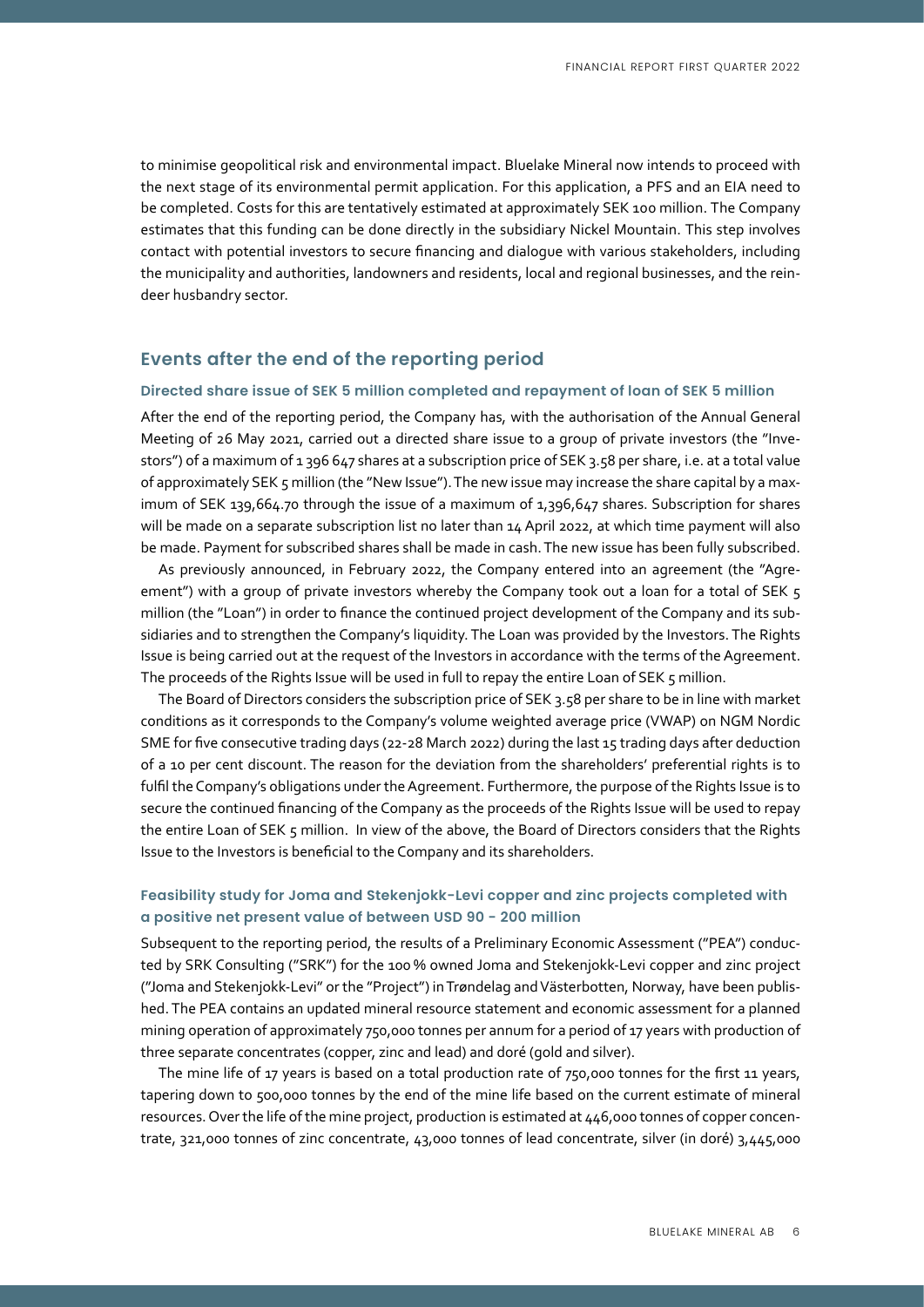oz and gold (in doré) 21,000 oz. The Mineral Resource estimate for the Joma deposit (effective date 9 December 2021) includes 6.0 million tonnes of Indicated Mineral Resources at 1.0 % copper and 1.66 % zinc and 1.2 million tonnes of Inferred Mineral Resources at 1.2 % copper and 0.7 % zinc. The mineral resource estimate for the Stekenjokk-Levi deposit (effective 23 November 2021) includes 11.0 million tonnes of inferred mineral resources of 0.9 % copper, 2.2 % zinc, 0.4 % lead, 0.2 g/t gold and 40.7 g/t silver. Two different metal price scenarios have been applied in the PEA:

- LTC scenario: takes into account the median price for the Long Term Consensus ("LTC") market forecast in Q2 2022 of USD 7,700/tonne copper, USD 2,250/tonne zinc, USD 1,950/tonne lead, USD 1,400/ oz gold and USD 18.25/oz silver.
- Strategic scenario: considers spot metal prices in the second quarter of 2022 discounted by 12% based on Bluelake Minerals' management's view that prices will remain at these levels for an extended period including USD 8,620/tonne copper, USD 3,692/tonne zinc, USD 2002/tonne lead, USD 1,659/oz gold and USD 20/oz silver.

90 million. In the Strategic scenario, the present value of the project at 8% discount rate is estimated at approximately USD 200 million.

#### **The company has held its Annual General Meeting on 12th of May 2022**

After the end of the reporting period, the Company held its Annual General Meeting in Stockholm on 12 May 2022, at which the following main resolutions were adopted. The profit and loss account and balance sheet were adopted in accordance with the presented annual report. It was resolved to appropriate the profit funds so that SEK 49,722,695 would be transferred to the new account. The Board of Directors and the CEO were discharged from liability for the financial year 2021. My Simonsson, Patric Perenius, Peter Hjorth, Jonas Dahllöf and Neil Said were re-elected as ordinary members of the Board of Directors. At the subsequent inaugural Board meeting, Neil Said was re-elected as Chairman of the Board. Fees to the Board of Directors for the period until the next Annual General Meeting will be SEK 120,000 to each member of the Board of Directors and SEK 140,000 to the Chairman of the Board. Öhrlings PricewaterhouseCoopers AB was re-elected as the Company's auditor, with Henrik Boman being appointed auditor in charge. The auditor shall be remunerated against approved invoices. The AGM decided to authorise the Board of Directors, without derogation from the shareholders' preferential rights, until the time of the next AGM, on one or more occasions, to decide on new issues of shares, warrants and/or convertible bonds. The Company's share capital and the number of shares may, by virtue of the authorisation, be increased in aggregate by an amount or number that is within the limits of the current Articles of Association. The Meeting further resolved to authorise the Board of Directors, at , to resolve on one or more occasions, until the next Annual General Meeting, to issue new shares, warrants and/or convertibles up to a maximum of 9 300 000 shares, warrants and/or convertibles, in derogation of the shareholders' pre-emptive rights. All resolutions were adopted unanimously. The Annual Report for 2021 is available on the Company's website www.bluelakemineral.com.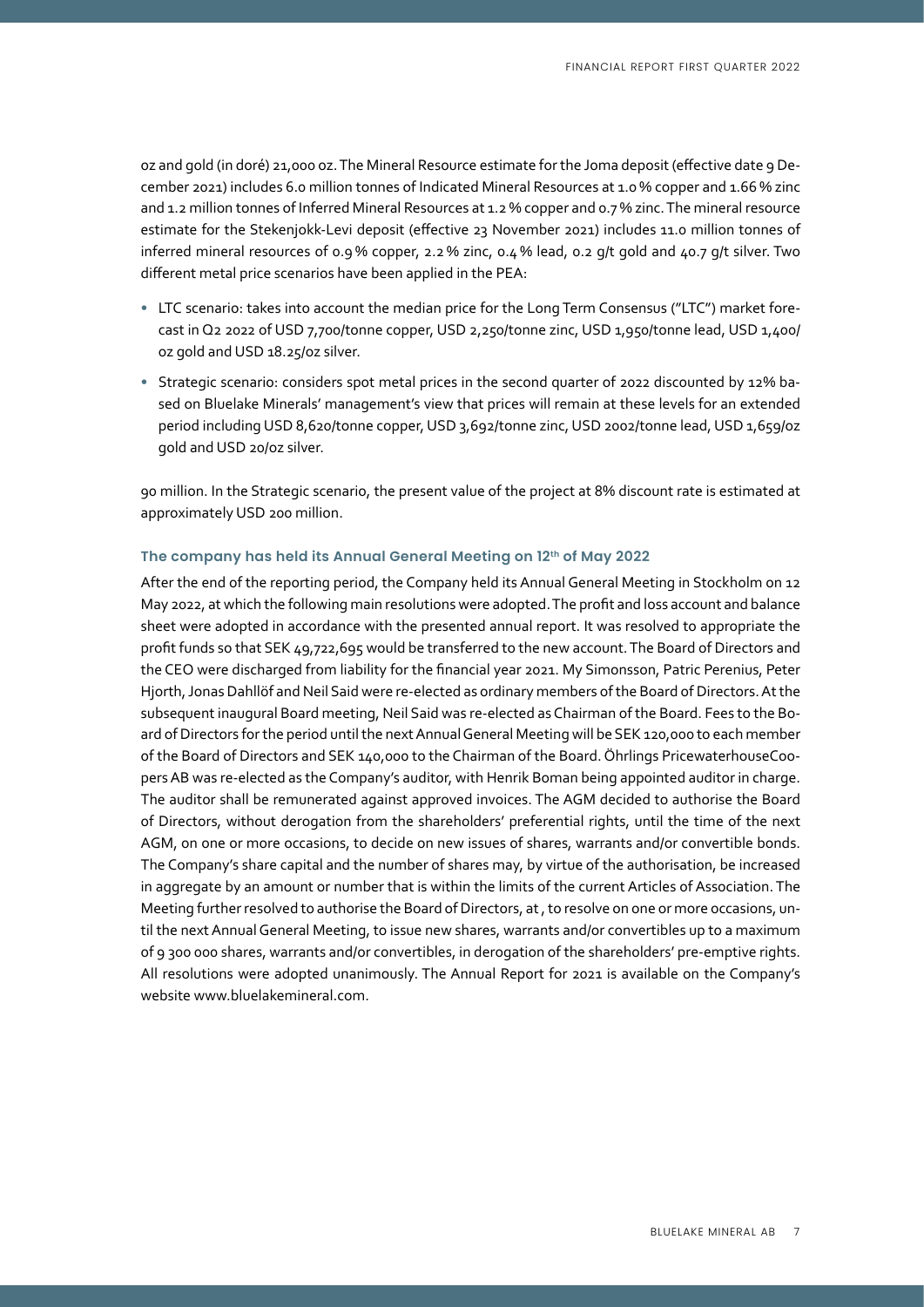# **Financial and other information**

### **Net revenue and profit**

The Group revenues during the first quarter amounted to 0.03 million SEK (0.0). The result after tax for the first quarter was SEK -4.6 (-3.1) million.

#### **Write downs**

The Group reported no write downs during the reporting period..

### **Cash position and cash flow**

The Group's shareholders' equity amounted to MSEK 47.2 (90.1) as of March 31. This renders a solidity of 73.2 (87.9) %. Cash or cash equivalents amounted to SEK 7.4 (6.9) million at the end of the period. Cash flow from operations amounted to MSEK -2.8 (-2.1). Cash flow from investments amounted to MSEK 0.0 (0.1). Cash flow from financing activities during the first quarter amounted to MSEK 5.0 (0.0). The total cash flow during the first quarter amounted to MSEK -2.2 (2.2).

#### **Investments**

Investments during the first quarter 2022 amounted to MSEK 0.0 (0.1).

### **Financing**

During the reporting period in the first quarter, the the company has raised a loan of SEK 5 million and received a contribution from the Norwegian organization, Innovasjon Norge.

#### **The share**

According to Euroclear, the company has approximately 4,700 shareholders who hold at least 500 shares. The company's share is listed on NGM Nordic SME under the short name BLUE. At the end of the reporting period, the total number of shares outstanding was 52,769,838. After the end of the reporting period, an additional 1,396,647 shares were registered with the Swedish Companies Registration Office as a result of the Share Issue decided during the reporting period, after which the total number of shares in the Company amounts to 54,166,485 shares..

#### **Incentive programs**

A program of 44 million warrants has been issued to the financial advisor Crafoord Capital Partner AB. Full conversion of the warrants at the end of the period means approximately 4% dilution calculated on the number of shares in the Company at the end of the reporting period, which amounted to a total of 51,624,677. Considering the decision on a reverse share split at the Extraordinary General Meeting on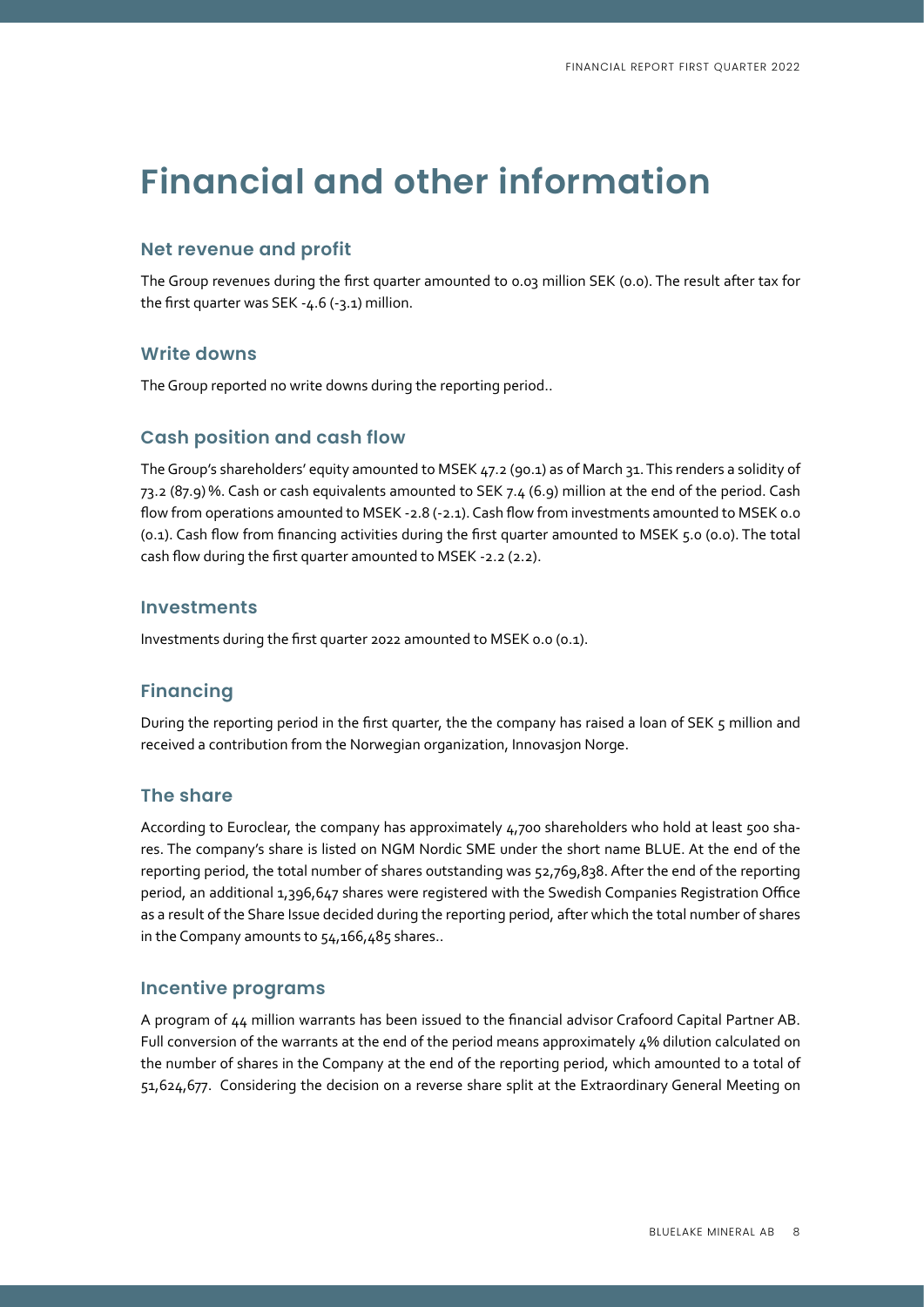December 17, 2020, whereby 20 existing shares were merged into one (1) new share, 20 warrants give the right to subscribe for one new share in the Company at a subscription price of SEK 7 / share. Upon full exercise of the warrants, the Company would be financed with SEK 15.4 million. Notification of subscription of shares according to the terms of the warrants shall be made no later than June 30, 2022.

Bluelake Mineral announced in 2021 that the Company has issued warrants to senior executives and board members based on a resolution from the Annual General Meeting on May 26, 2021. Senior executives consisting of the Company's CEO, chief financial officer and chief geologist have subscribed for a total of 1,560,000 new warrants entitling to subscription for 1,560,000 new shares shares in the Company, whereby the share capital in the event of full subscription can increase by a maximum of SEK 156,000. Newly issued shares can be subscribed for based on these warrants immediately after the date of publication of the Company's quarterly report for the first quarter of 2024 and the two-week period beginning immediately after the day of publication of the Company's quarterly report for the second quarter of 2024. The subscription price is SEK 1.38 / share

#### **Staff**

There were no employees in the Group at the end of the period. The Group's personnel are currently engaged on a consulting basis.

#### **Transactions with related parties**

During the period January to March 2022, transactions with related parties took place as follows: Board member My Simonsson, received through companies' compensation for services related to business law of KSEK 102.4, the CEO / Board member Peter Hjorth has received compensation from companies related to company management of KSEK 640.0 via companies. Agreement on services with related parties takes place on market terms.

#### **Parent company**

Operations in parent company Bluelake Mineral AB (publ) include group management functions, as well as financing of the group's Swedish and foreign operations. In the reporting period, operating expenses amounted to MSEK -1.2 (-1.0) and financial expenses including exchange rate differences of MSEK 0.0 (0.0) were reported. After tax result amounted to MSEK -1.2 (-1.1). The number of employees in the parent company in the period was o (o).

#### **Future development**

Operations continue with the objective to prove assets which can be commercially exploited. Development of the Company's projects takes place in the various subsidiaries. The Company's continued strategic focus is primarily on the Company's projects in base metals and secondarily on the Company's gold projects.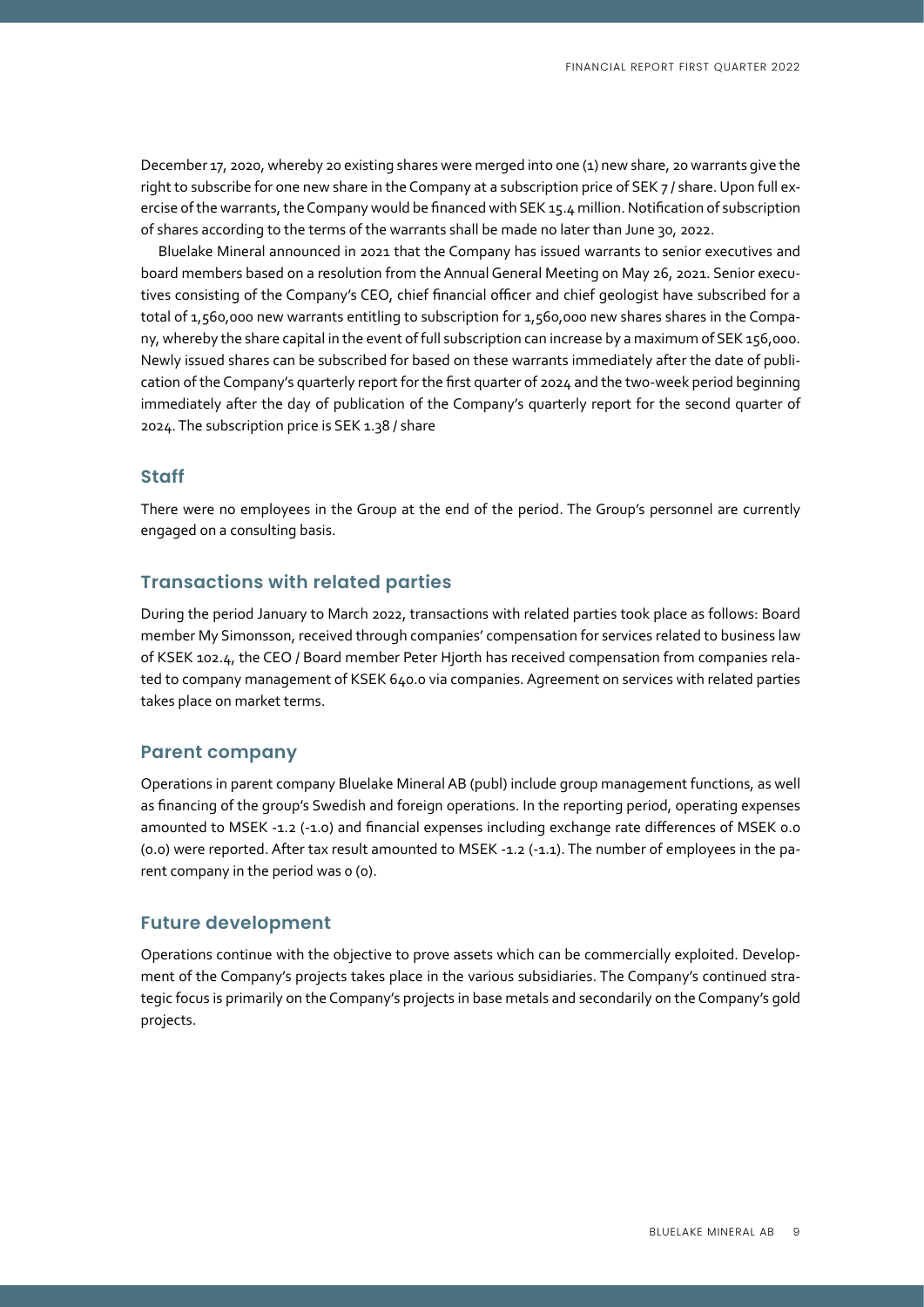### **Accounting principles**

This quarterly report has been prepared in accordance with the Annual Accounts Act and the Board of Directors' General Advice BFNAR 2012: 1 (K3). For more detailed accounting principles, see the Company's annual report for 2020.

#### **Risks**

Significant risk and uncertainty factors include, but are not limited to, results from exploration, obtaining environmental and other permits, and continued financing of operations. The various risks that exist regarding the Group's operations are discussed in more detail at the Company's website (www.nickelmountain.com) and the Company's annual report for 2021.

#### **Financial reporting calendar**

- Financial reporting for the period January June 2022 will be published on August 19, 2022
- Financial reporting for the period January September 2022 will be published on November 18, 2022
- Financial reporting for the period January December 2022 will be published on February 17, 2023

### **Publication of information**

This information is such as Bluelake Mineral AB (publ) is obliged to disclose under the EU Market Abuse Regulation and the Securities Market Act. The information was provided, by the responsible contact person below, for publication on May 20, 2022 , at. 8:40.

The Board of Directors and the CEO confirm that the interim report provides a fair overview of the Group's operations, financial position and results and describes significant risks and uncertainties that the Group faces.

This interim report has not been audited by the Company's auditor.

Stockholm, May 20, 2022

**Neil Said Peter Hjorth Patric Perenius** Chairman CEO and Director Director

Director Director

**Jonas Dahllöf My Simonsson**

**For additional information please contact:** Peter Hjorth, CEO, Bluelake Mineral AB (publ) E-post: info@bluelakemineral.com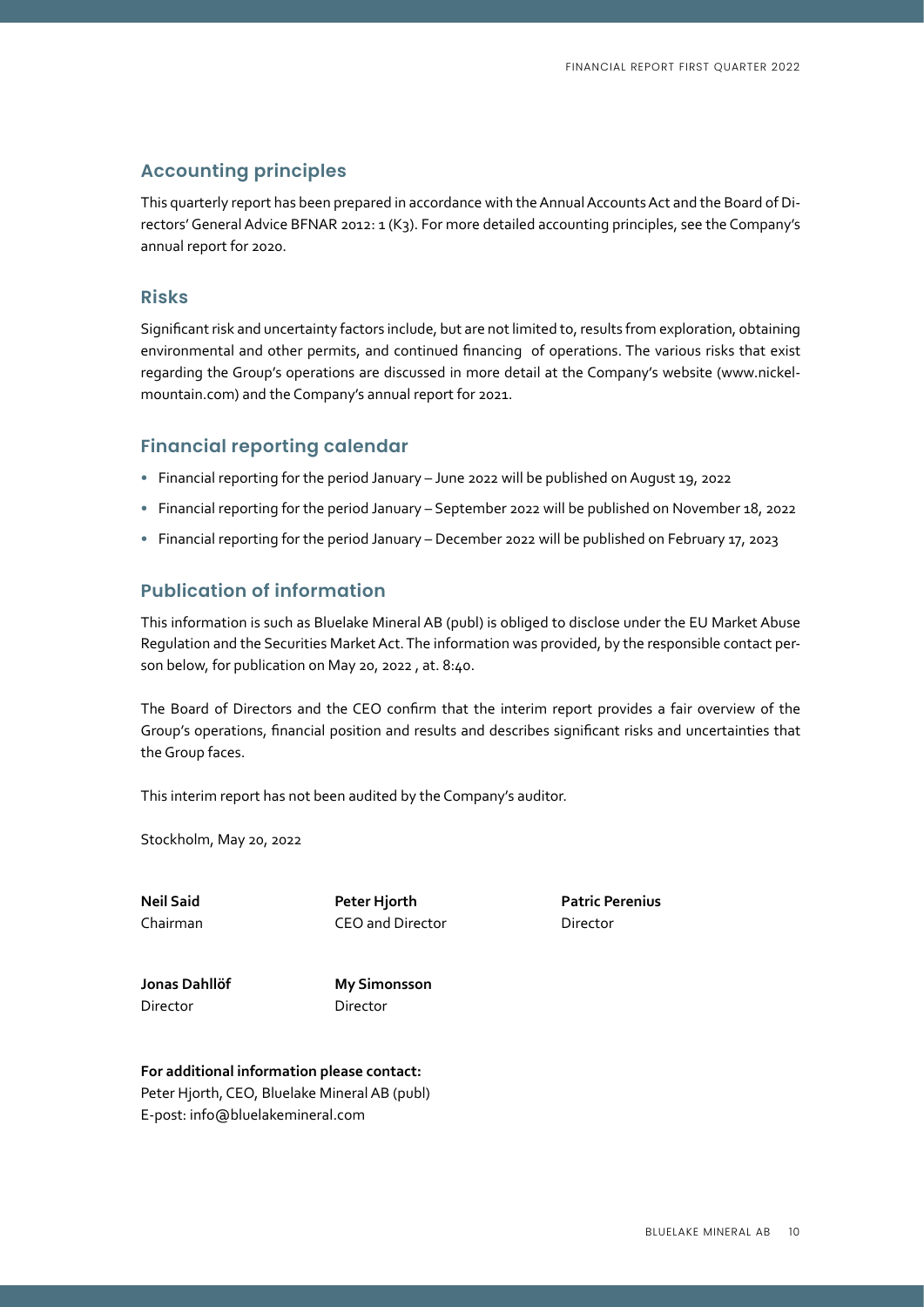# **Consolidated income statement**

| (KSEK)                                        | 2022 Jan-March | 2021 Jan-March | 2021 Jan-Dec   |
|-----------------------------------------------|----------------|----------------|----------------|
|                                               |                |                |                |
| Net revenue                                   | 25             |                |                |
| Total income                                  | 25             | $\mathbf{o}$   | o              |
| <b>Operating expenses</b>                     |                |                |                |
| Raw materials and consumables                 | $-1,988$       | $-1,457$       | $-4,974$       |
| Other external expenses                       | $-2,467$       | $-1,41$        | $-8,182$       |
| Personnel expenses                            | $-197$         | $-237$         | $-829$         |
| Depreciation and amortization of tangible and |                |                | $-12$          |
| intangible fixed assets                       |                |                |                |
| <b>Total operating expenses</b>               | $-4,626$       | $-3,103$       | $-13,997$      |
| Results from financial items                  |                |                |                |
| Foreign exchange differences                  | $-1$           |                | $\overline{2}$ |
| Interest rates and other financial items      |                | $-12$          | -362           |
| Results after financial items                 | $-4,627$       | $-3,114$       | $-14,357$      |
| Income tax                                    |                |                |                |
| Result for the period                         | $-4,627$       | $-3,114$       | $-14,357$      |
|                                               |                |                |                |
| Attributable to:                              |                |                |                |
| Owners of the Parent Company                  | $-4,623$       | $-2,866$       | -13,68         |
| Non-controlling interest                      | $-4$           | $-249$         | $-677$         |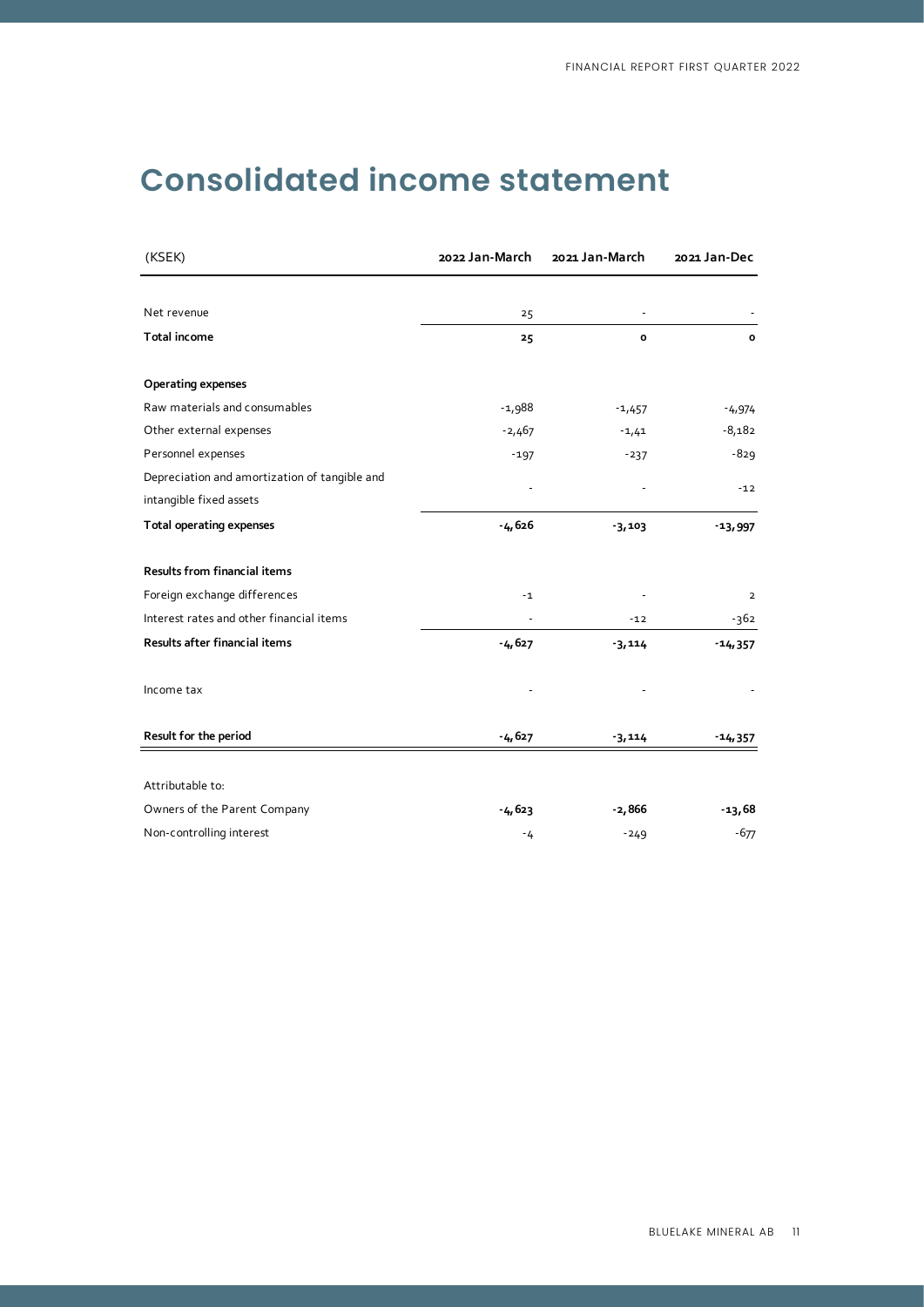# **Consolidated balance sheets**

| (KSEK)                               |              | 31 March, 2022 31 March, 2021 | 31 Dec, 2021 |
|--------------------------------------|--------------|-------------------------------|--------------|
|                                      |              |                               |              |
| <b>ASSETS</b>                        |              |                               |              |
| <b>Fixed assets</b>                  |              |                               |              |
| Intangible fixed assets              |              |                               |              |
| Concessions and mineral interests    | 54,515       | 90,015                        | 56,526       |
| Prepaid development investments      |              | 229                           |              |
| Total intangible fixed assets        | 54,515       | 90, 244                       | 56,526       |
| <b>Financial fixed assets</b>        |              |                               |              |
| Shares in equity accounted companies | 145          | 145                           | 145          |
| Deposits                             | 31           | 46                            | 31           |
| <b>Total financial fixed assets</b>  | 176          | 190                           | 176          |
| <b>Total fixed assets</b>            | 54,69        | 90,434                        | 56,702       |
| <b>Current assets</b>                |              |                               |              |
| Inventory etc                        |              |                               |              |
| Raw materials and consumables        |              | 45                            |              |
| <b>Total inventory</b>               | $\mathbf{o}$ | 45                            | $\mathbf{o}$ |
| Short term receivables               |              |                               |              |
| Other receivables                    | 1,919        | 4,845                         | 1,134        |
| Prepaid costs and accrued income     | 421          | 206                           | 125          |
| Total short-term receivables         | 2,34         | 5,052                         | 1,259        |
| Cash and bank                        | 7,433        | 6,874                         | 5,246        |
| <b>Total current assets</b>          | 9,773        | 11,97                         | 6,505        |
| <b>TOTAL ASSETS</b>                  | 64,464       | 102,405                       | 63,207       |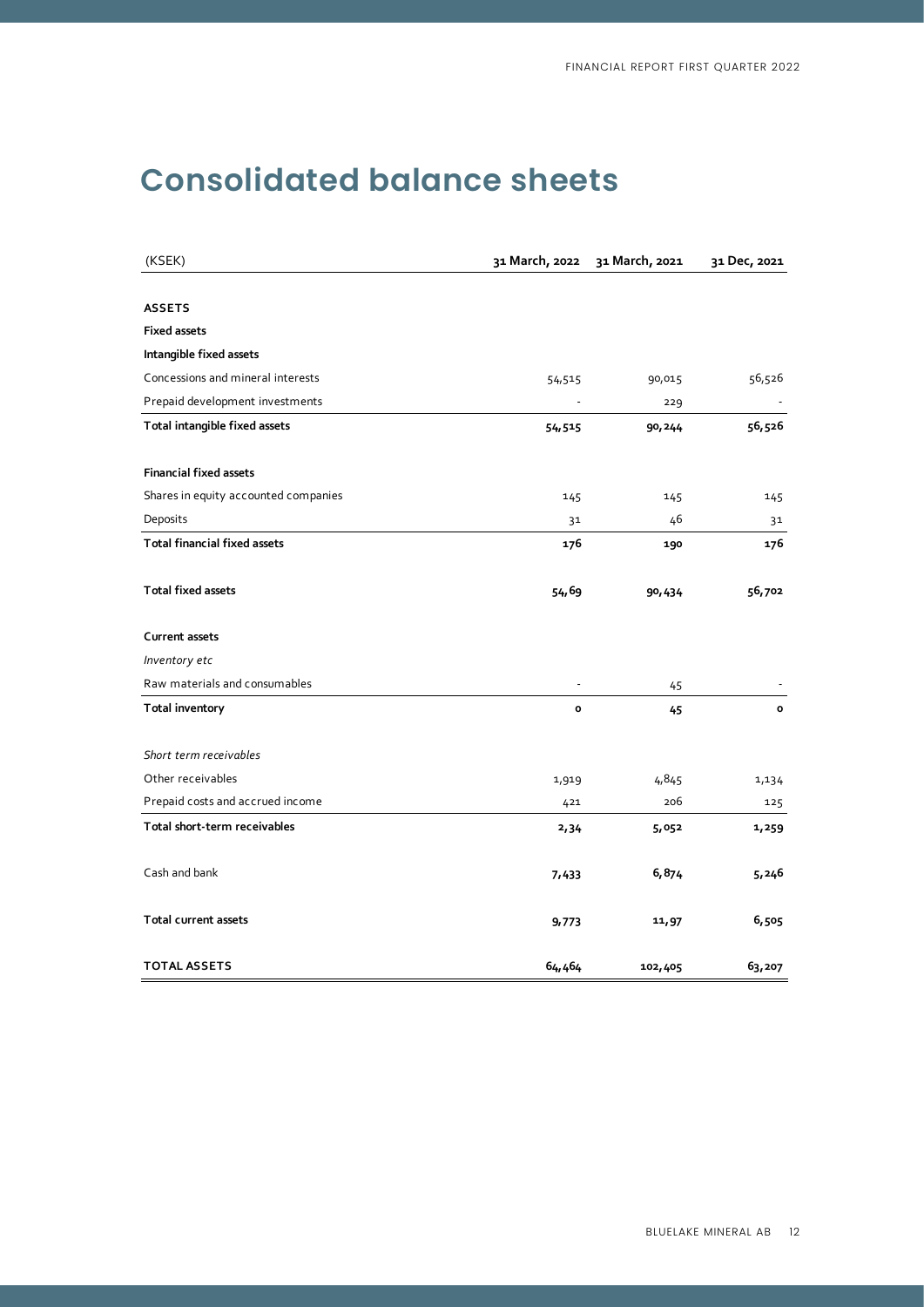# **Consolidated balance sheets (continuation)**

| (KSEK)                                                    | 31 March, 2022 | 31 March, 2021 | 31 Dec, 2021 |
|-----------------------------------------------------------|----------------|----------------|--------------|
|                                                           |                |                |              |
| SHAREHOLDERS EQUITY AND LIABILITIES                       |                |                |              |
| Equity                                                    |                |                |              |
| Share capital                                             | 5,277          | 4,13           | 5,162        |
| Unrestricted equity                                       |                |                |              |
| Reserves                                                  | 292,667        | 399,663        | 290,122      |
| Other paid in capital                                     | $-246,132$     | $-313,947$     | $-232,36$    |
| Result for the period                                     | $-4,697$       | $-2,866$       | $-13,68$     |
| Total Equity attributable to owners of the Parent Company | 47,114         | 86,98          | 49, 244      |
| Non-controlling interests                                 | 101            | 3,081          | 2,659        |
| <b>Total Equity</b>                                       | 47,215         | 90,061         | 51,903       |
|                                                           |                |                |              |
| <b>Current liabilities</b>                                |                |                |              |
| Tax provison                                              | 8,742          | 8,627          | 8,742        |
| Accounts payables                                         | 2,339          | 1,969          | 1,085        |
| Other short term liabilities                              | 5,849          | 751            | 859          |
| Accrued costs and prepaid income                          | 319            | 997            | 618          |
| Summa kortfristiga skulder                                | 17,248         | 12,344         | 11,304       |
| TOTAL SHAREHOLDERS EQUITY AND LIABILITIES                 | 64,464         | 102,405        | 63,207       |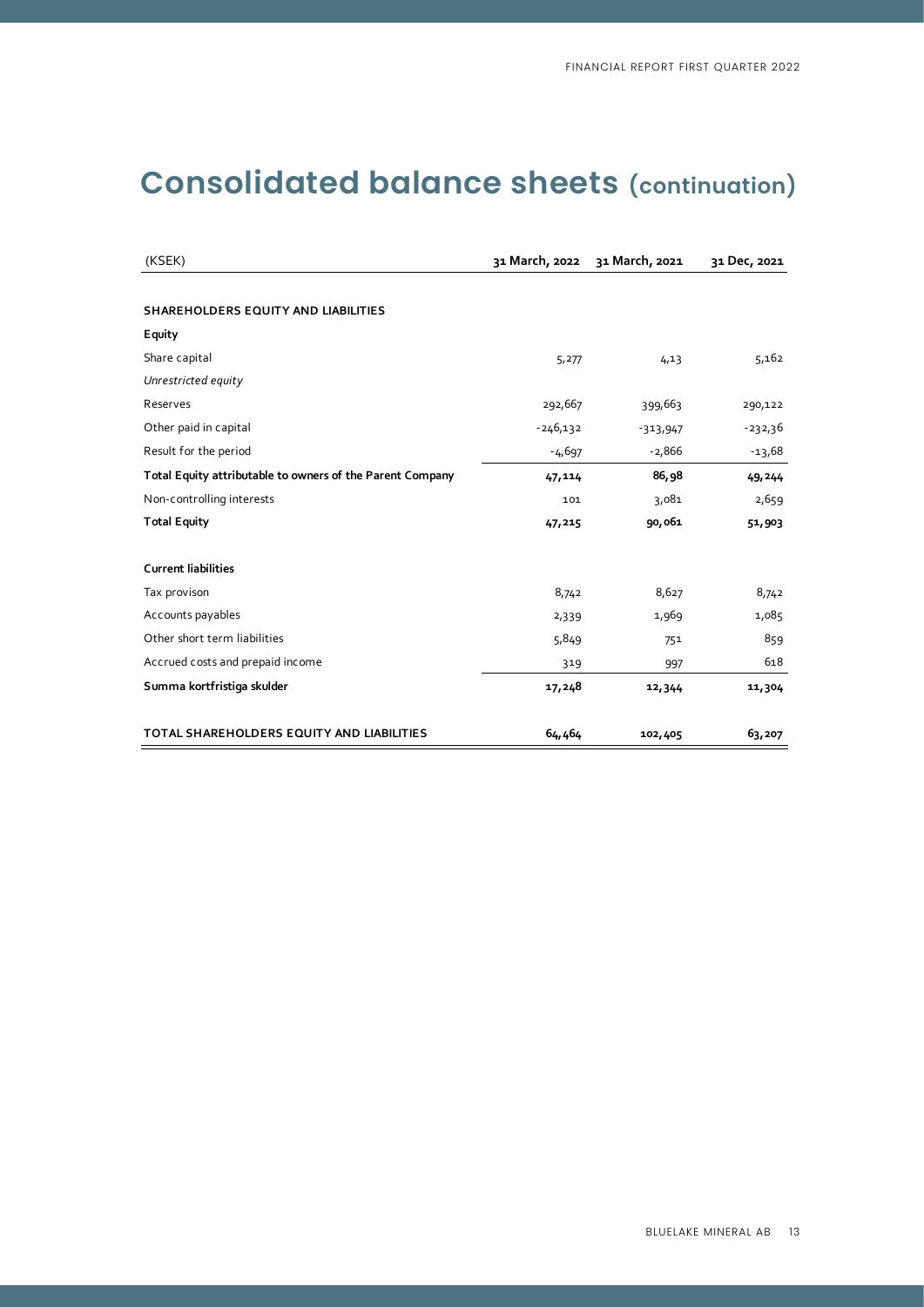# **Changes in shareholders' equity**

| Equity Jan 01, 2021                               | Share<br>capital |           | Reserves Other paid<br>in capital | <b>Result for</b><br>the period | Total        | Non-<br>controlling<br>interest | Total<br>Equity |
|---------------------------------------------------|------------------|-----------|-----------------------------------|---------------------------------|--------------|---------------------------------|-----------------|
| Reallocation result from previous year            |                  |           | $-231,778$                        | 231,778                         | $\mathbf{o}$ |                                 | $\mathbf{o}$    |
| Transfer from restricted equity to non restricted | -78,469          |           | 78,469                            |                                 | o            |                                 | $\mathbf o$     |
| New share issue                                   | 1,032            | 12 253    |                                   |                                 | 12,253       |                                 | 12,253          |
| Dividend                                          |                  | $-43,325$ |                                   |                                 | $-43,325$    |                                 | $-43,325$       |
| Translation difference                            |                  |           | 4,899                             |                                 | 4,899        | $-128$                          | 4,771           |
| Result for the year                               |                  |           |                                   | $-13,68$                        | $-13,68$     | $-677$                          | $-14,357$       |
| Equity Dec 31, 2021                               | 5,162            | 290,122   | -232,36                           | -13,68                          | 49,244       | 2,659                           | 51,903          |
| Reallocation result from previous year            |                  |           | $-13,68$                          | 13,68                           | O            |                                 | $\mathbf o$     |
| Registration of new share issue                   | 115              | $-115$    |                                   |                                 | o            |                                 | o               |
| Acquistion of shares from minority interest       |                  | 2,555     |                                   |                                 | 2,555        | $-2,555$                        | o               |
| Translation difference                            |                  | 105       | $-92$                             |                                 | 13           |                                 | 13              |
| Result for the period                             |                  |           |                                   | $-4,697$                        | $-4,697$     | $-4$                            | $-4,701$        |
| Equity 2022-03-31                                 | 5,277            | 292,667   | -246,132                          | $-4,697$                        | 47,115       | 100                             | 47,215          |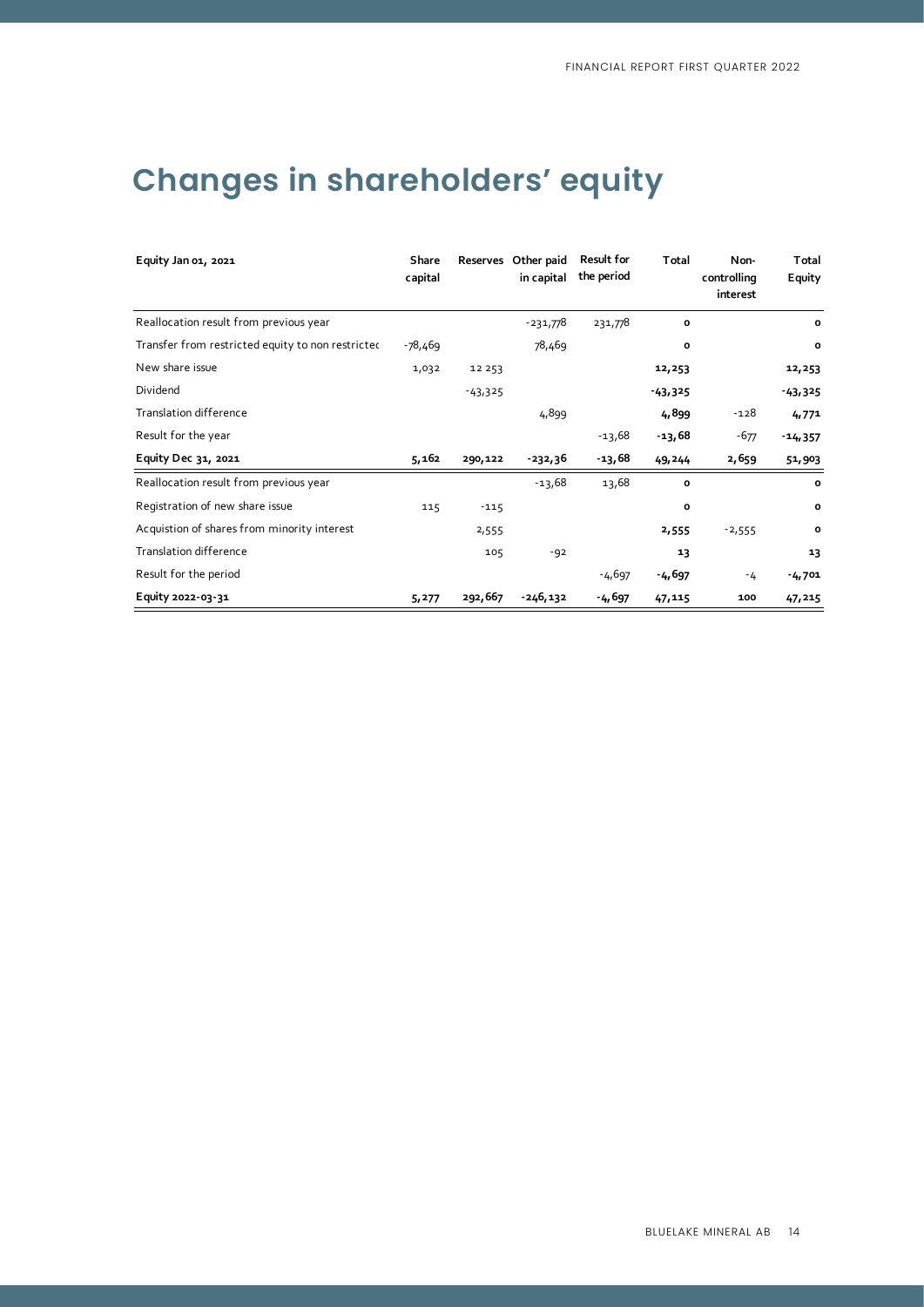# **Cash flow statement**

| (KSEK)                                                                |          | 2022 Jan-March 2021 Jan-March | 2021 Jan-Dec |
|-----------------------------------------------------------------------|----------|-------------------------------|--------------|
| Cash flow from operations                                             |          |                               |              |
| Operating result                                                      | $-4,7$   | $-3,103$                      | $-13,997$    |
| Adjustments for non-cash affecting items                              | 1,002    | 644                           | 12           |
| Interest rates                                                        |          |                               | -360         |
| Cash flow from operating activities before changes in working capital | $-3,698$ | $-2,459$                      | $-14,345$    |
| Changes in working capital                                            |          |                               |              |
| Increase/decrease in inventories                                      |          | $-19$                         | 26           |
| Increase/decrease receivables                                         | $-675$   | -54                           | 418          |
| Increase/decrease in short term liabilities                           | 1,56     | 391                           | -765         |
| Cash flow from operating activities                                   | $-2,813$ | $-2,141$                      | $-14,666$    |
| <b>Investment activities</b>                                          |          |                               |              |
| Cash balance of acquired company                                      |          | $-101$                        | $-2,204$     |
| Acquisition of intangible assets                                      | o        | $-101$                        | $-2,204$     |
| Cash flow from investment activities                                  |          |                               |              |
| <b>Financing activities</b>                                           |          |                               | 13           |
| New share issue                                                       | 5        |                               |              |
| Cash flow from financing activities                                   | 5        | $\mathbf o$                   | 13           |
| Cash flow for the period                                              | 2,187    | $-2, 242$                     | -3,87        |
| Opening cash balance                                                  | 5,246    | 9,116                         | 9,116        |
| Cash and bank at the end of reporting period                          | 7,433    | 6,874                         | 5,246        |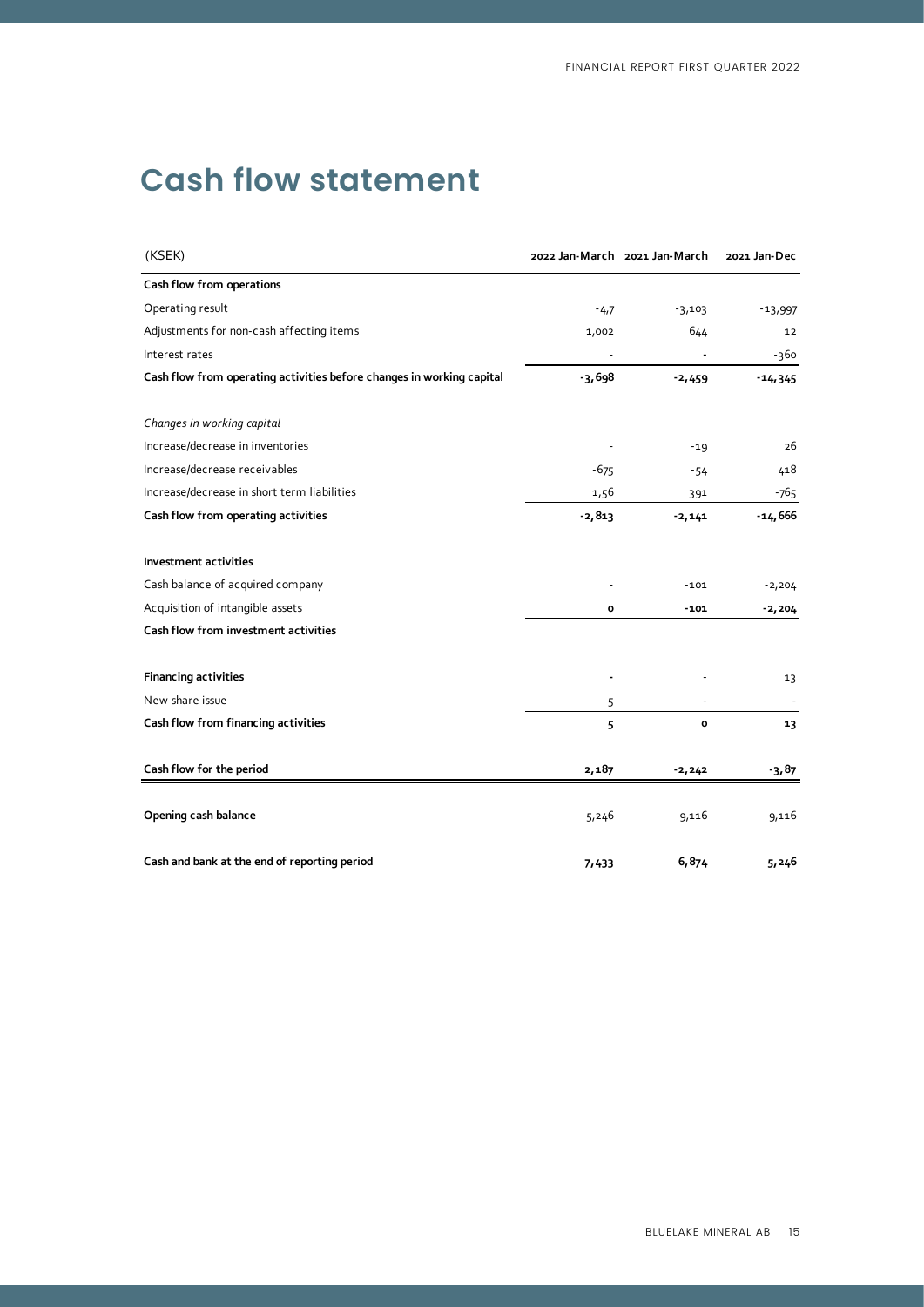### **2022-01-01--2022-03-31 2021-01-01--2021-03-31 2021-01-01--2021-12-31 Key ratios – Group**

|                                                  | Group 3 months<br>Jan 1 - March 31, 2022 | Group 3 months<br>Jan 1 - March 31, 2021 | Group 12 months<br>Jan 1 - Dec 31, 2021 |
|--------------------------------------------------|------------------------------------------|------------------------------------------|-----------------------------------------|
| <b>Margins</b>                                   |                                          |                                          |                                         |
| Operating income, KSEK                           |                                          |                                          |                                         |
| Operating margin, %                              | neg                                      | neg                                      | neg                                     |
| Profit margin, %                                 | neg                                      | neg                                      | neg                                     |
| Profitability                                    |                                          |                                          |                                         |
| Return on total capital, %                       | neg                                      | neg                                      | neg                                     |
| Return on shareholders' equity, %                | neg                                      | neg                                      | neg                                     |
| Capital structure                                |                                          |                                          |                                         |
| Shareholder's equity, KSEK                       | 47,215                                   | 90,06                                    | 51,903                                  |
| Balance sheet total, KSEK                        | 64,464                                   | 102,405                                  | 63,207                                  |
| Equity ratio, %                                  | 73.2%                                    | 87.9%                                    | 82.1%                                   |
| Investments                                      |                                          |                                          |                                         |
| Net investments in intangible fixed assets, KSEK | 1,988                                    | 1,457                                    | 4,974                                   |
| Per share data                                   |                                          |                                          |                                         |
| Shares at the end of the period, pcs             | 52,769,838                               | 41,481,286                               | 51,624,677                              |
| Average number of shares, pcs                    | 51,872,534                               | 780,841,948                              | 194,861,156                             |
| Earnings per share, SEK                          | $-0.09$                                  | $-0.004$                                 | $-0.07$                                 |
| Equity per share, SEK                            | 0.89                                     | 2.17                                     | 1.01                                    |
| Share quota value / face value, SEK              | 0.10                                     | 0.1                                      | 0.10                                    |
| Total share capital, SEK                         | 5,276,983,80                             | 4,129,942                                | 51,903,626                              |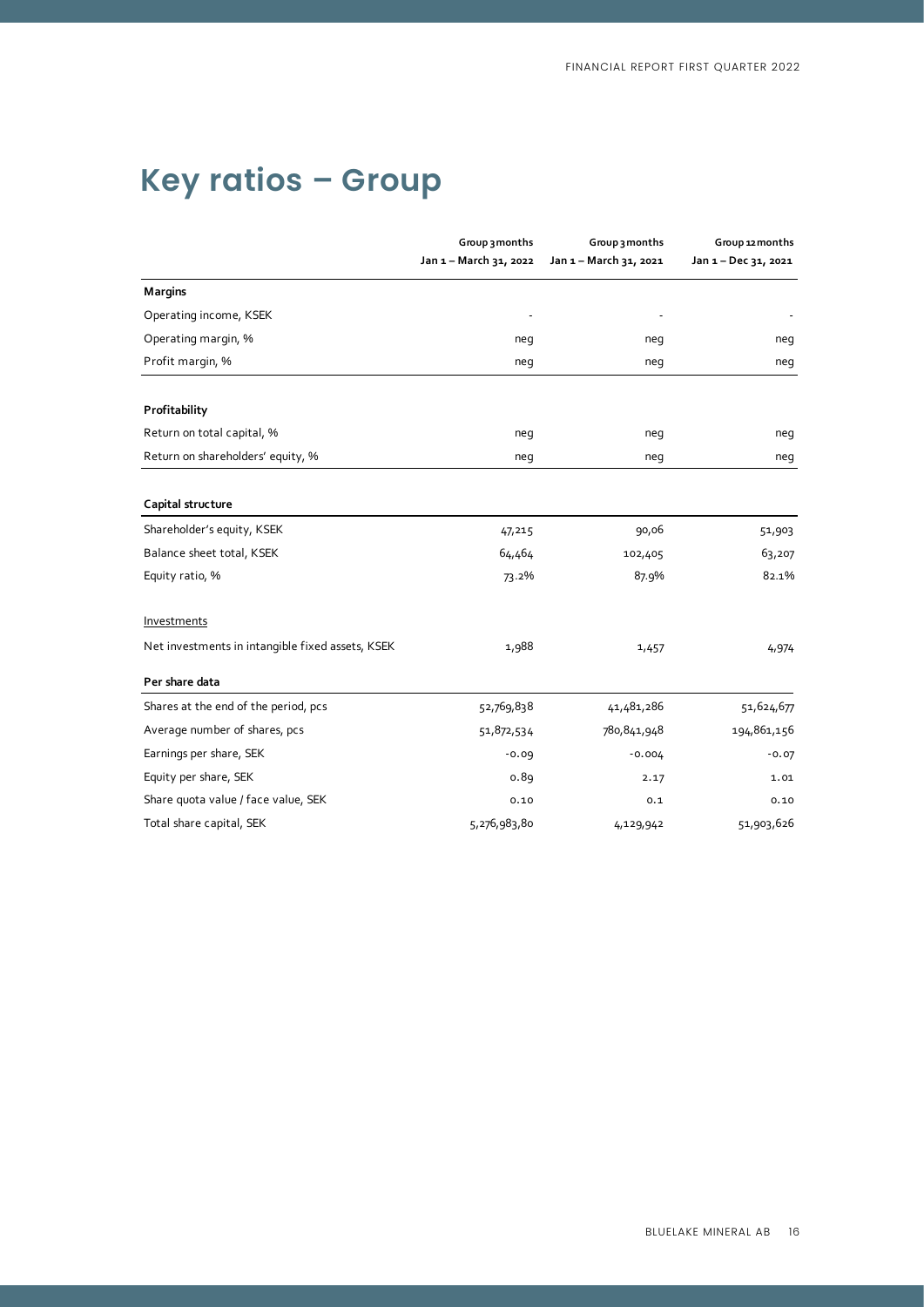# **Income statement - parent company**

| (KSEK)                                    |          | 2022 Jan-March 2021 Jan-March | 2021 Jan-Dec |
|-------------------------------------------|----------|-------------------------------|--------------|
|                                           |          |                               |              |
| Net revenue                               | 300      | 450                           | 1,425        |
| Total income                              | 300      | 450                           | 1,425        |
| <b>Operating expenses</b>                 |          |                               |              |
| Other external expenses                   | $-1,332$ | $-1,294$                      | $-8,217$     |
| Personnel expenses                        | $-197$   | $-237$                        | $-829$       |
| Depreciation and amortization of tangible |          | $-1,08$                       | $-7,621$     |
| and intangible fixed assets               | $-1,229$ |                               |              |
| <b>Total operating expenses</b>           |          |                               |              |
| <b>Results from financial items</b>       | $-1$     | $-12$                         | $-4$         |
| Foreign exchange differences              |          |                               | $-5$         |
| Interest rates and other financial items  | $-1,23$  | $-1,092$                      | $-7,63$      |
| Results after financial items             |          |                               |              |
|                                           |          |                               |              |
| Income tax                                |          |                               |              |
|                                           | $-1,23$  | $-1,092$                      | $-7,63$      |
| <b>RESULTS FOR THE PERIOD</b>             | 300      | 450                           | 1,425        |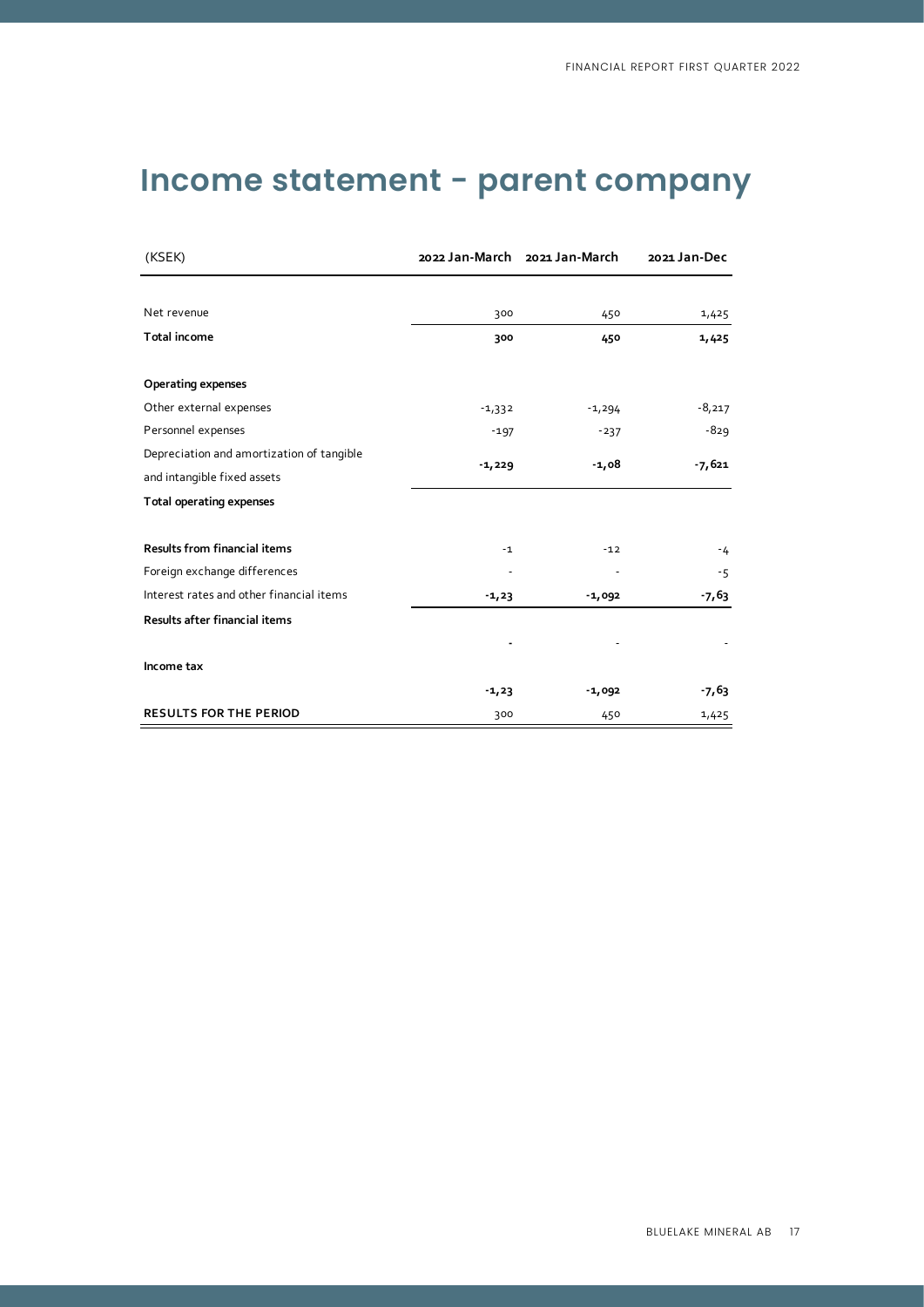| (KSEK)                               |        | 31 March, 2022 31 March, 2021 | 31 Dec, 2021 |
|--------------------------------------|--------|-------------------------------|--------------|
|                                      |        |                               |              |
| <b>ASSETS</b>                        |        |                               |              |
| <b>Financial fixed assets</b>        |        |                               |              |
| Shares in group companies            | 51,391 | 87,305                        | 51,391       |
| Receivable from group companies      | 9,38   | 4,354                         | 5,974        |
| Shares in equity accounted companies | 145    | 145                           | 145          |
| Deposits                             | 31     | 46                            | 31           |
| <b>Total financial fixed assets</b>  | 60,946 | 91,849                        | 57,54        |
|                                      |        |                               |              |
| <b>Total fixed assets</b>            | 60,946 | 91,849                        | 57,54        |
|                                      |        |                               |              |
| <b>Current assets</b>                |        |                               |              |
| Other receivables                    | 162    | 163                           | 112          |
| Prepaid expenses and accrued income  | 421    | 146                           | 125          |
| Total short-term receivables         | 583    | 309                           | 237          |
|                                      |        |                               |              |
| Cash and bank                        | 3,507  | 49                            | 3,575        |
|                                      |        |                               |              |
| <b>Total current assets</b>          | 4,09   | 358                           | 3,812        |
|                                      |        |                               |              |
| <b>TOTAL ASSETS</b>                  | 65,036 | 92,207                        | 61,352       |

# **Balance sheets - parent company**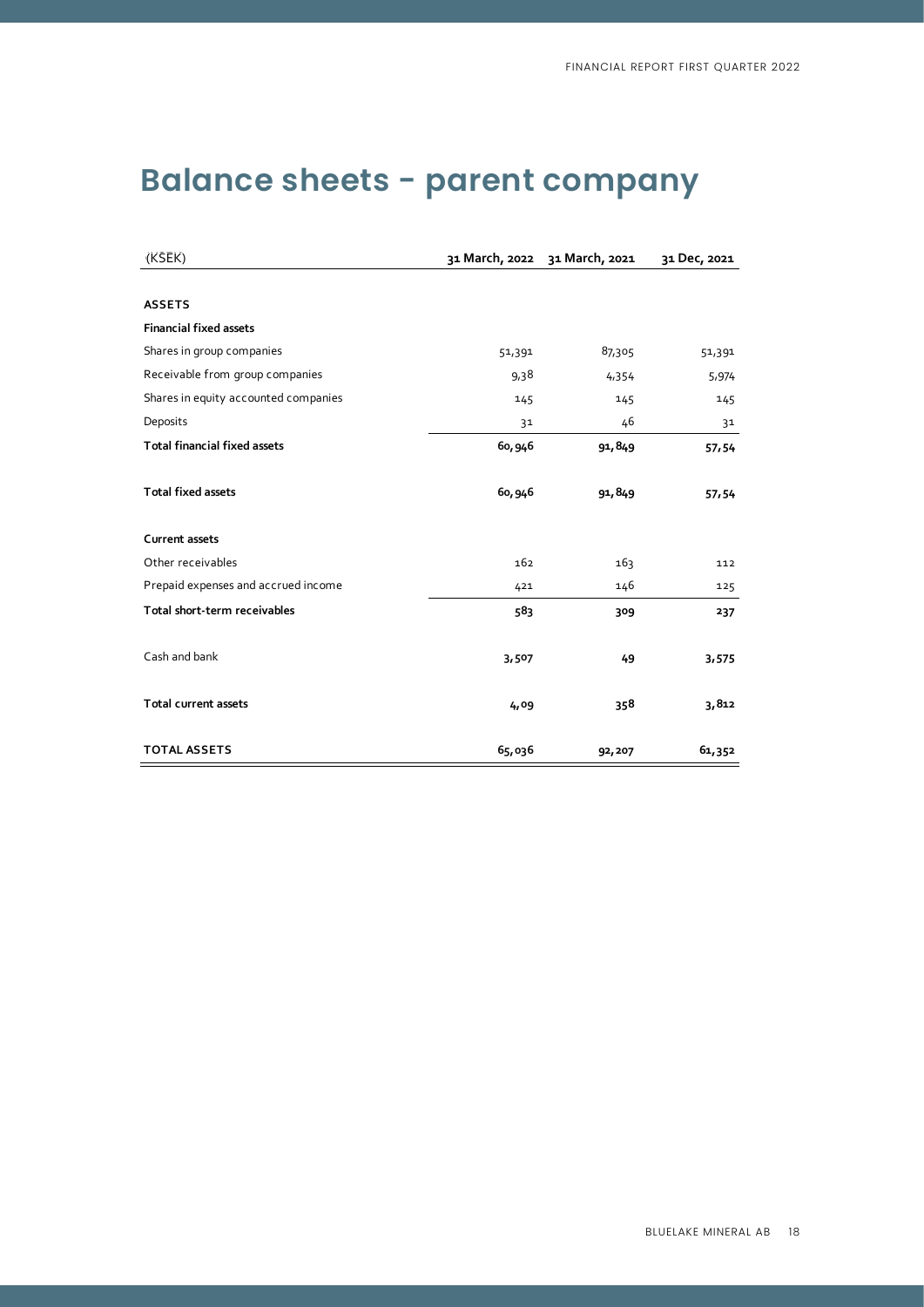| (KSEK)                                     |           | 31 March, 2022 31 March, 2021 | 31 Dec, 2021 |
|--------------------------------------------|-----------|-------------------------------|--------------|
|                                            |           |                               |              |
| SHAREHOLDERS EQUITY AND LIABILITIES        |           |                               |              |
| Equity                                     |           |                               |              |
| Share capital                              | 5,277     | 4,13                          | 5,162        |
| Reserves                                   | 6,11      | 6,11                          | 6,11         |
| Total restricted equity                    | 11,387    | 10,24                         | 11,272       |
| Non-restricted equity                      |           |                               |              |
| Share premium reserve                      | 297,59    | 399,663                       | 297,704      |
| Retained earnings                          | $-247.98$ | $-318,821$                    | $-240,351$   |
| Result for the period                      | $-1,23$   | $-1,092$                      | $-7,63$      |
| Total non-restricted equity                | 48,38     | 79,75                         | 49,724       |
| <b>Total equity</b>                        | 59,767    | 89,99                         | 60,996       |
| Long term liabilities                      |           |                               |              |
| Loan to group company                      |           | 1,092                         |              |
| Total long-term liabilities                | o         | 1,092                         | $\mathbf{o}$ |
| <b>Current liabilities</b>                 |           |                               |              |
| Accounts payable                           | 120       | 406                           | 158          |
| Other current liabilities                  | 5,039     |                               |              |
| Accrued expenses                           | 110       | 719                           | 198          |
| <b>Total current liabilities</b>           | 5,269     | 1,125                         | 356          |
| TOTAL SHAREHOLDERS' EQUITY AND LIABILITIES | 65,036    | 92,207                        | 61,352       |

# **Balance sheets - parent company (continuation)**